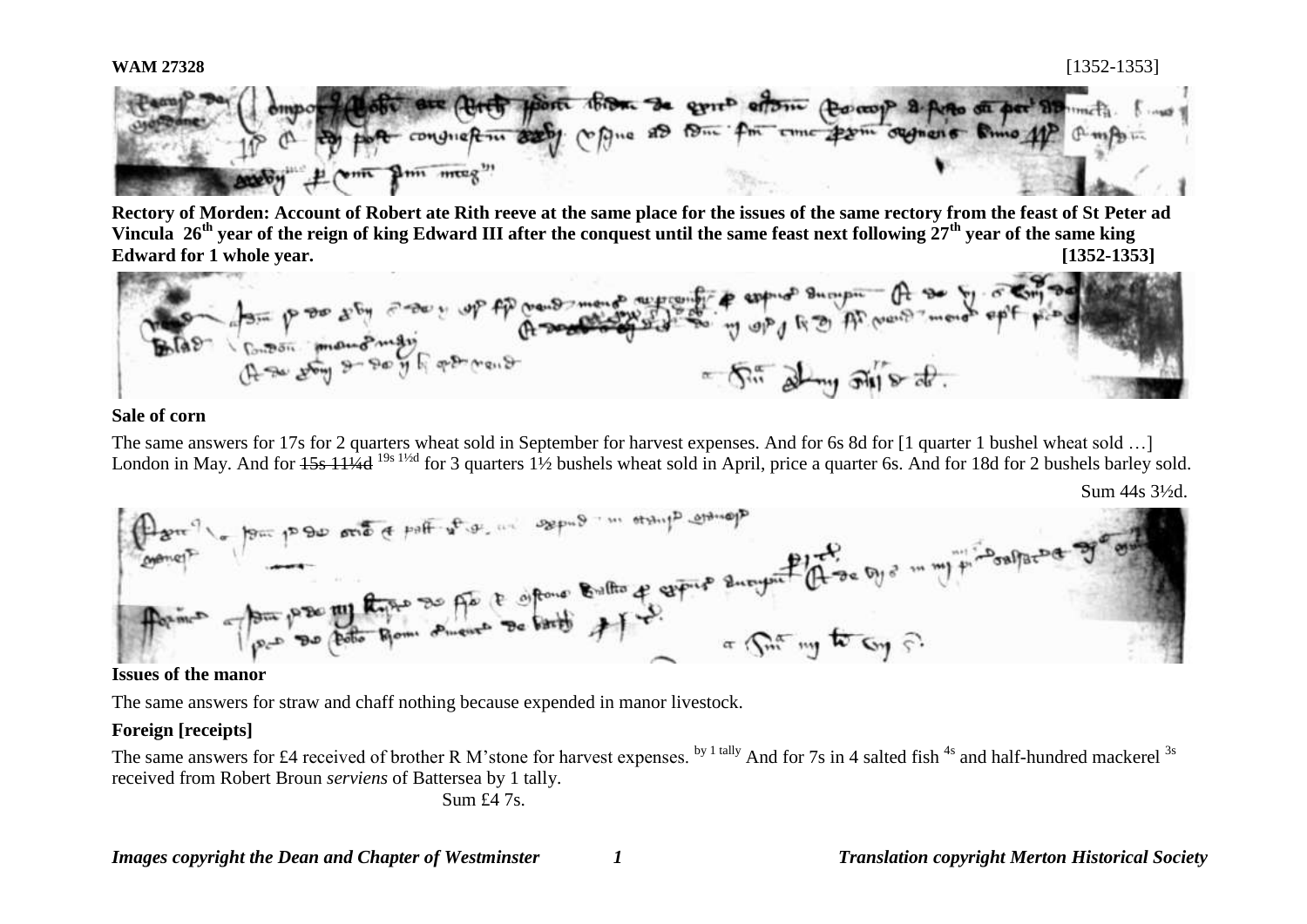# **WAM 27328** [1352-1353]







## **EXPENSES**

# **Threshing**

Also in threshing 34 quarters 7 bushels wheat, 2 quarters 4 bushels rye, 12s 5½d, per quarter 4d. In threshing 8 quarters barley and 5 quarters oats 3s 3d, per quarter 3d. In winnowing 50 quarters 3 bushels corn 2s 1d, per quarter ½d. Sum 17s 9½d.



**Corn bought** Also in 4 bushels barley bought  $3s$  4d, <sup>3s</sup> price of a bushel 9d. Sum 3s.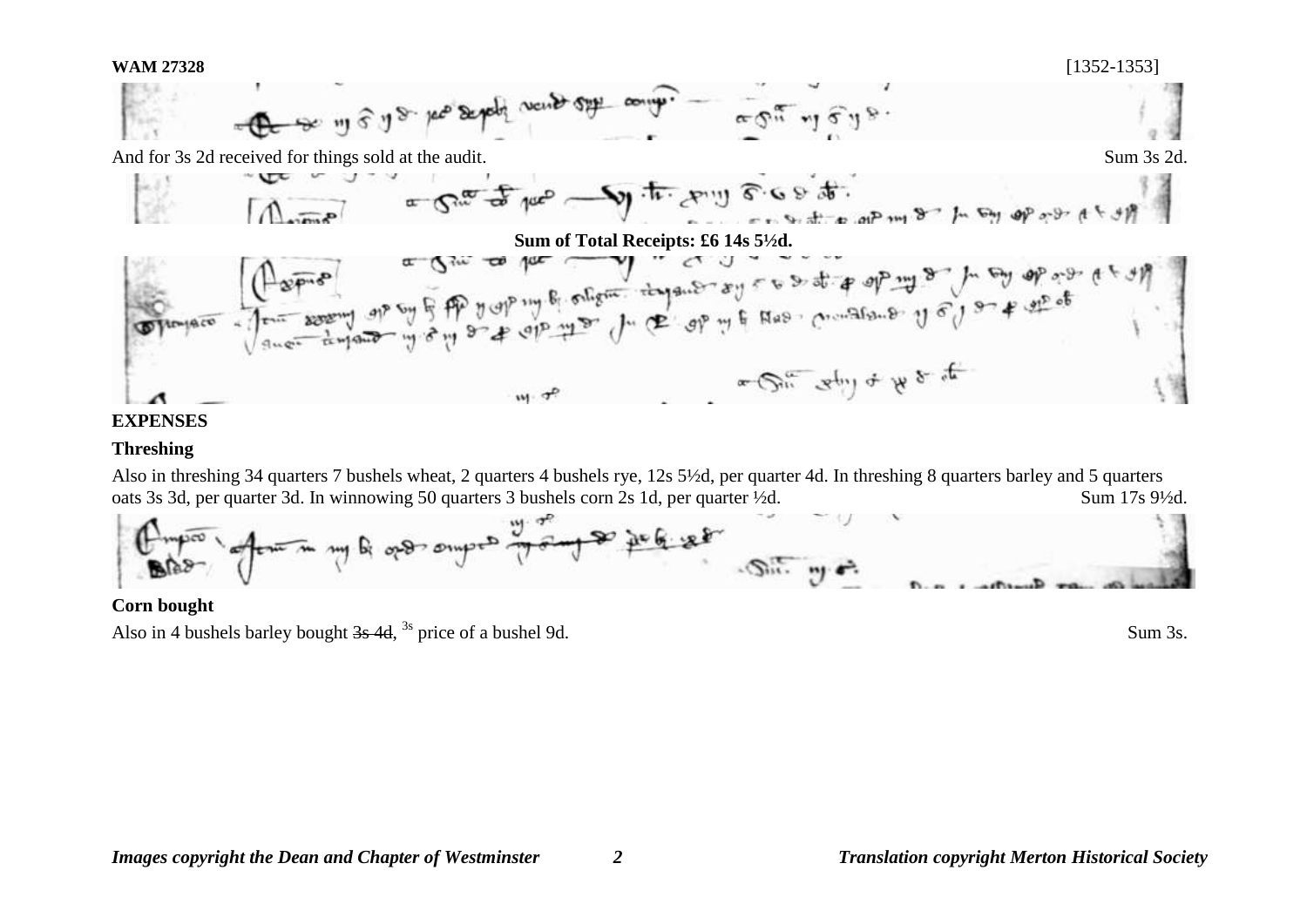**My Beatty** M. 1 generation  $m + 1$  $Q_{\rm 311}Q_{\rm 11}$  $\overline{\phantom{a}}$ annuaporto

# **Harvest costs**

Also in expenses of 7 men in harvest, viz. 1 rider, 2 tithe collectors, 1 carter, 1 pitcher, 1 stacker both at the manor and at the rectory and 1 cellarer and cook, in bread baked as overleaf, 2 quarters 1 bushel wheat, 6 bushels rye and 4 bushels barley. Also 1 quarter 4 bushels dredge malt brewed as overleaf and no more because all the rest of the ale purchased. In  $92^{85}$  gallons ale bought besides malt brewed  $12s$  6d,  $^{10s}$  7<sup>1/2d</sup> price of a gallon 1½d. In meat – beef, pork and mutton – bought 8s. <sup>6s 8d</sup> In bacon bought witnessed by bailiff 3s. In 4 salted fish bought <sup>[witnessed] by bailiff</sup> 4s. In halfhundred mackerel bought <sup>by bailiff</sup> 3s.<sup>\*</sup> In cheese, butter and milk bought 6s. In 3lb wax bought for boonworks at Estbury and manor of Morden 18d. In 3lb <sup>2lb</sup> of candles bought 6d. <sup>4d</sup> In gratuities given to various men of the vill, viz at Estbury 3s. Also the court of the hospital of Morden<sup>†</sup> 12d. Also manor of Westberue 12d. In 1 bushel salt bought 16d. <sup>12d</sup> In 10 dishes [*diss'*] bought, 6 platters [*paraps'*], 6 saucers and 2 bowls [ciphis] bought 14d. In 7 horseshoes, 2 clouts for carts with 2 common reins bought 15<sup>1</sup>/2d. In grease bought for greasing carts in harvest 6d.<sup>4d</sup> Sum 38s 11d.‡

<sup>1</sup> *\* These last two items came from Battersea – see Foreign receipts.*

*<sup>†</sup> The Spital estate in Morden belonged to neighbouring Merton priory. It is not clear whether it was used as a 'hospital' or as an estate to fund the hospitaller.*

*<sup>‡</sup> The total for Harvest expenses and Stipends was £4 7s 9d, of which £4 received from brother R M'ston and 7s received from serviens of Battersea in fish (see Foreign receipts).*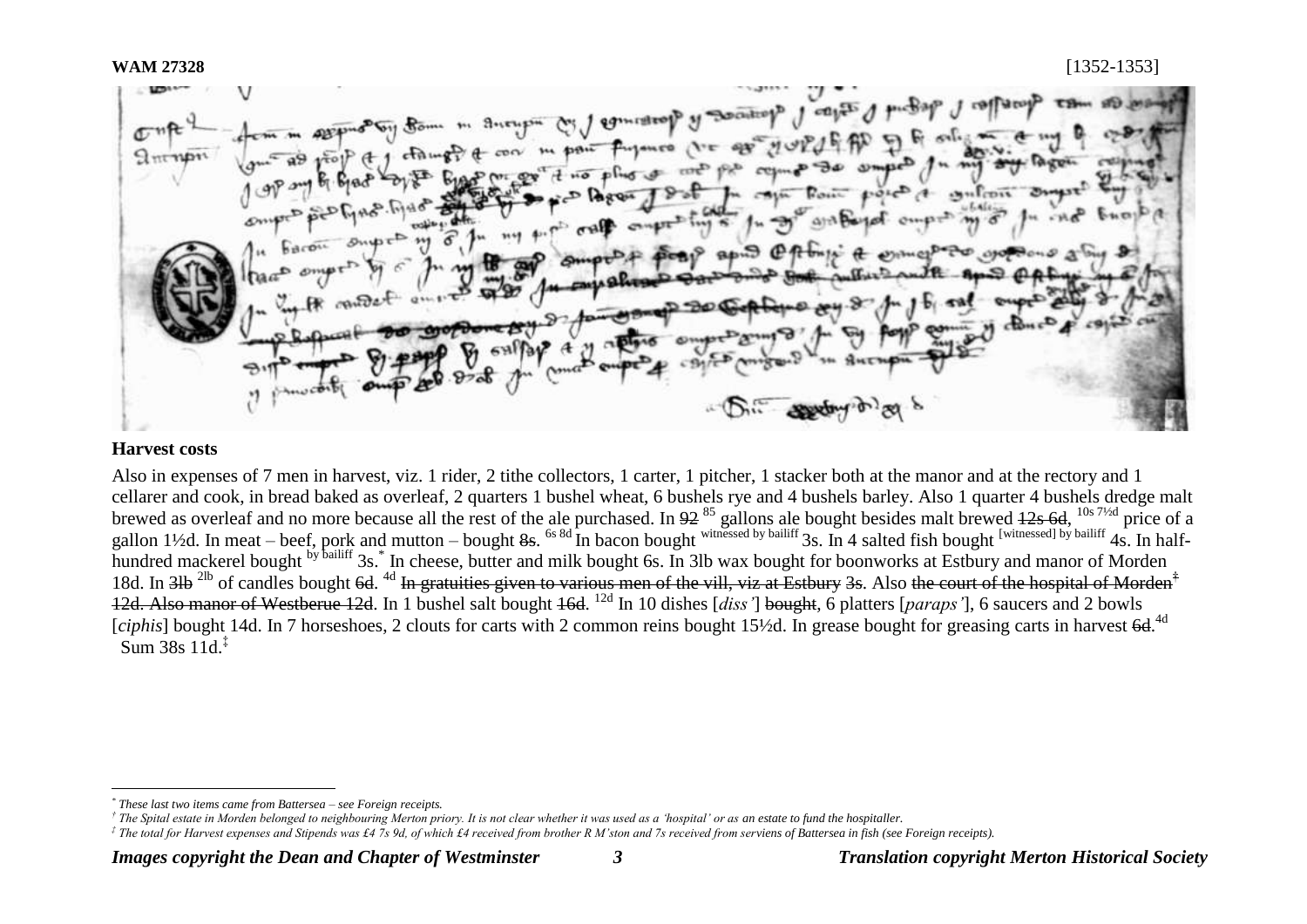As and the term is the wine and the soul of the one of the file of the company of the company of the company of the company of the company of the company of the company of the company of the company of the company of the c out of lead to the same seat e who  $25.2$  poly  $32x$ 

## **Harvest stipends**

Also in stipend of 1 rider [*equitator*] 6s 8d. In stipend of 2 tithe collectors this year 6s 6d. In stipend of 1 carter with 1 cart and 3 horses hired for the whole of harvest 12s. In stipend of 1 pitcher 3s. In stipend of 1stacker both for the corn of the manor and for the rectory 3s.<sup>3s 4d</sup> In stipend of 1 cellarer [*claviger*] and cook 4s. <sup>3s 4d</sup> In food-allowance [*potur'*] for the said 7 men in harvest for 6 weeks 3s 6d, each of them 6d. Also in 7 pairs of gloves [cirotec'] bought 21d, <sup>14d</sup> each of them 3d.<sup>2d</sup> In stipend of Robert ate Rith for custody of the rectory for the year 13s 4d. Sum 48s 10d.



## **Sum of all expenses 108s 6½d**

And he owes 25s 11d. And of which is allowed to the same for various things disallowed both for the manor and for the Rectory 20s 3d. And so he owes 5s 8d.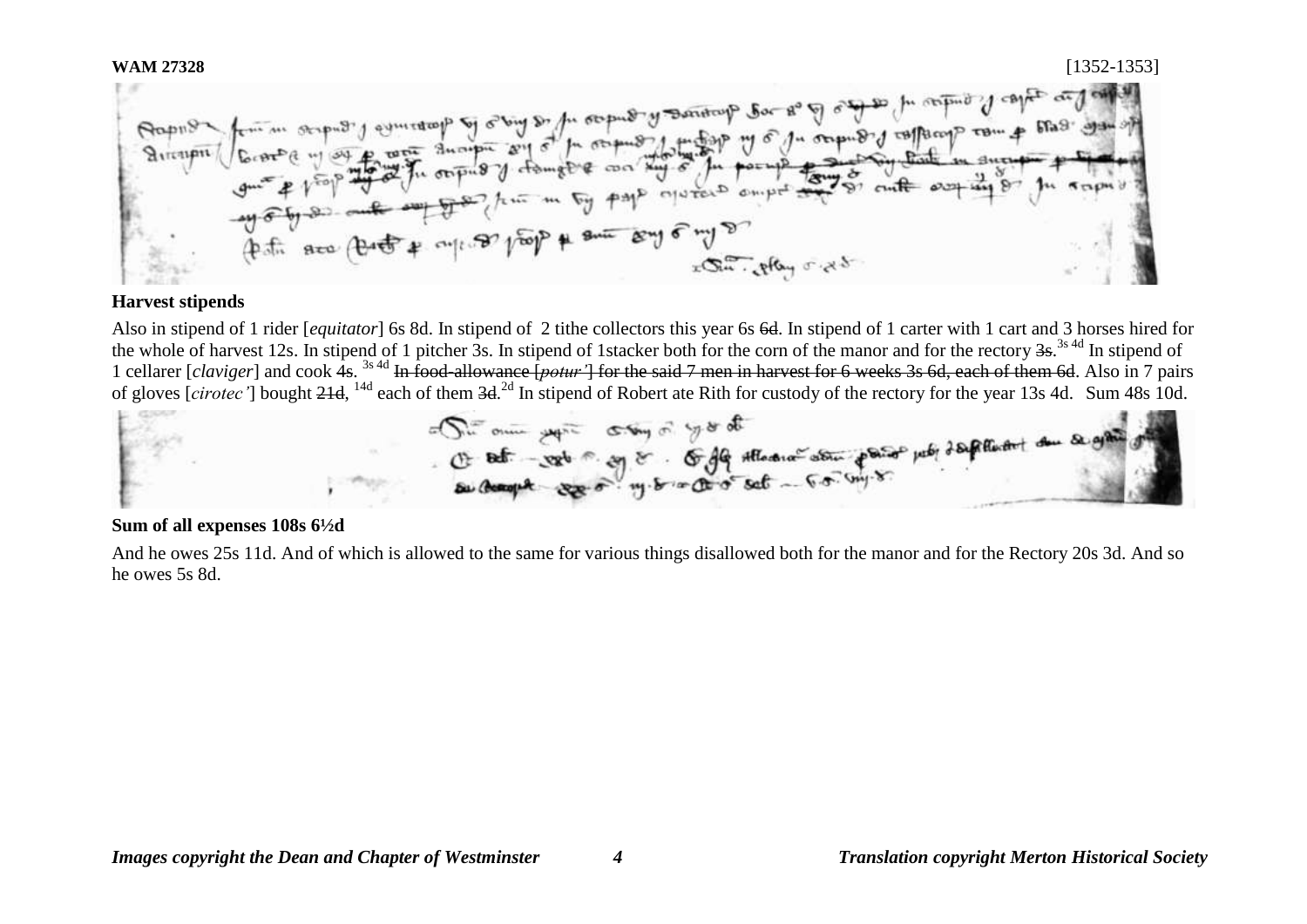20d

#### *DORSE*

**Rectory of Morden - Issues of the grange at the same place by struck measure except the heaped eighth bushel, 27th year. Robert ate Rith reeve.**

and itim ajentup (Rala percent & omnit anno se to was of grip this more (2 25  $v^{(1)}$  ough  $E_{n}$  reff by fr. oo jaffe O manuf op E Finy mos & coping of comesco is y Denticopof on parts of propage of confliction tom of a coal a off outward Superint for oil by there p mpor Castropp De canto to onlight comp 6. a To agriculture just fin from the order for **POICEIP** रिह  $-$  Acro From ... ARS. D. & Well Por  $g$ welto $g$ Eyome othered De Butto  $\alpha$ end  $P_1$  of of y pet Cabach as assessed

Wheat The same answers for 34 quarters 7 bushels wheat of the total issue of the grange at the same place by struck measure, besides the eighth bushel heaped, threshed by piecework by 1 tally against John le Clerk granger, of which 1 quarter 7 bushels curall. And for 1 quarter 3 pecks of increment of the heaped eighth bushel. Sum 35 quarters 7 bushels 3 pecks.

Of which in baking bread for expenses of 1 rider [*equitator*], 2 tithe collectors, 1 carter, 1 pitcher, 1 stacker both for the corn of the manor and for the corn of the rectory, 1 cellarer [*claviger*] and cook and others visiting during the period, these 7 men themselves for 5 weeks and 5 men for 2 weeks, 2 quarters 1 bushel wheat and no more here because 6 bushels rye and 4 bushels barley as within. Delivered to brother Richard de Colchester keeper of the granary of Westminster 10 quarters of the heaped eighth bushel by 1 tally. Also delivered to the vicar for fixed allowance/wage [*certitudine*] 1 quarter wheat. Also delivered to the same in place of 1 quarter beans for fixed allowance/wage 1 quarter wheat. Also in allowance for 10 quarters wheat sent to the keeper of the granary of Westminster of the heaped eighth bushel  $2\frac{1}{2}$ bushels. <sup>because not by tally</sup> Also delivered to Robert Broun *serviens* of Battersea 7 quarters by 1 tally. In sale 6 quarters 1½ bushels. Also given for the purpose [*ad hoc*] of the heaped eighth bushel 1 bushel 2 pecks. Delivered to the manor 5 quarters 1 bushel 1 peck. In sale at the audit 2½ bushels. approved [?]. Sum 32 quarters 7 bushels 3 pecks. And there remain 3 quarters wheat.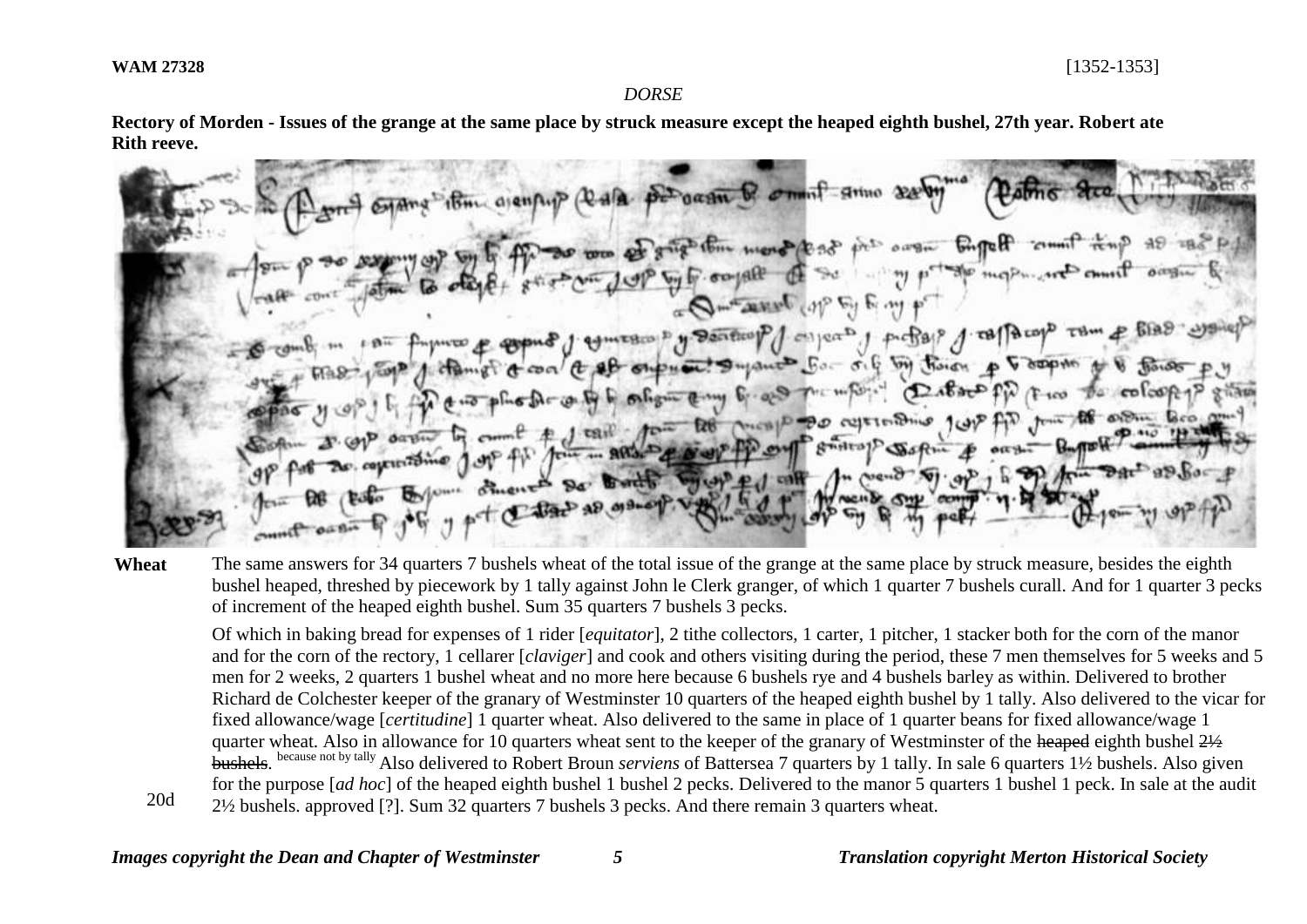WAM 27328<br> **WAM 27328**<br> **Considered by the constant of the second of the second of example in the post point of the constant of the constant of the constant of the constant of the constant of the constant of the constant o CESSICT** frynch & systems fant in Increasing By four Ro ff (E) de volcopp

**Beans and**  For beans and peas nothing here this year of issue because none arising.

**Peas** 

**Mixstillio and Rye** The same answers for 2 quarters 4 bushels rye of total issue of the grange at the same place by the aforesaid measure threshed by piecework by 2 tallies against the said John. And for 2½ pecks of increment of the heaped eighth bushel. Sum 2 quarters 4 bushels 2½ pecks

Of which baked for servants' expenses as shown above under the heading Wheat 6 bushels. Also delivered to himself *[?s' ipi*] for the manor 1 quarter 6 bushels 2½ pecks. Sum as above. And none remains.

**Barley** The same answers for 8 quarters barley of total issue by the aforesaid measure threshed by piecework by 1 tally against the said John. And for 2 bushels of increment of the heaped eighth bushel. And for 4 bushels barley of purchase. Sum 8 quarters 6 bushels.

Of which baked for servants' expenses in harvest 4 bushels. Also delivered to brother R de Colchester keeper of the granary of Westminster 6 quarters by 1 tally. In making malt as within 2 quarters. In sale as within 2 bushels. Sum as above. And none remains.